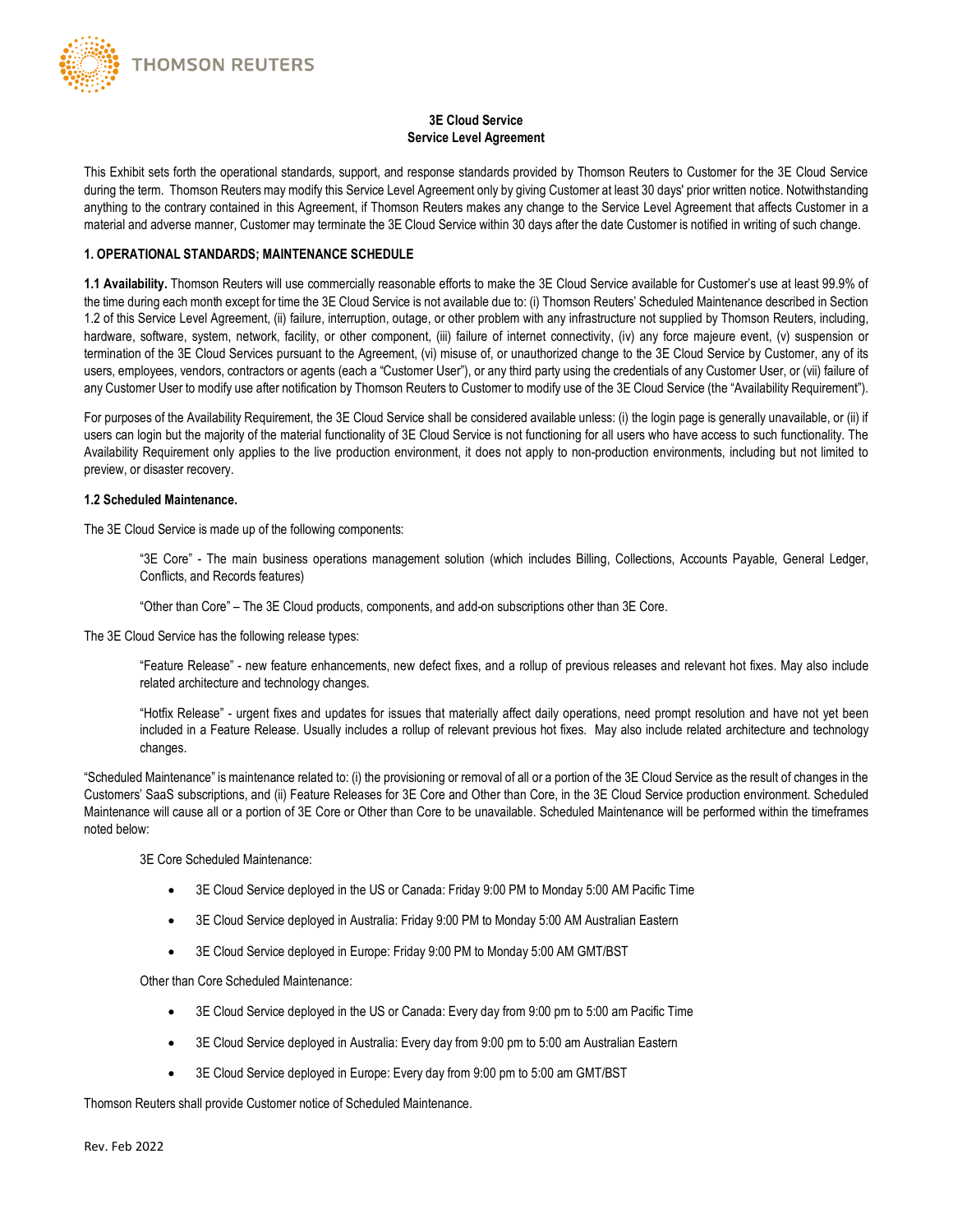**THOMSON REUTERS** 

Thomson Reuters will not schedule 3E Core Scheduled Maintenance during month-end (5 days before and 5 days after month-end), or Customer's yearend (2 weeks before and 4 weeks following year-end). These black-out periods do not apply to Other than Core Scheduled Maintenance. Customer's yearend will be deemed calendar year-end, unless Customer has provided Thomson Reuters support written notice of an alternative fiscal year-end. Customer is responsible for notifying Thomson Reuters support of any changes to its fiscal year-end.

**1.3 Unscheduled Maintenance.** "Unscheduled Maintenance" is maintenance related to: (i) Hotfix Releases, and (ii) architecture and technology updates that are not related to a Feature Release, in the 3E Cloud Service production environment. Unscheduled Maintenance may cause all or a portion of 3E Core or Other than Core to be unavailable.

Thomson Reuters shall provide Customer prior notice of Unscheduled Maintenance if Unscheduled Maintenance is expected to have a material impact on Customer's use of the 3E Cloud Service.

### **2. SUPPORT**

Customers can create a support service request through the Thomson Reuters Customer Portal at [https://customerportal.elite.com](https://customerportal.elite.com/) or by contacting your regional support team. Each service request is routed to a support analyst.

Support is available during the business hours set forth below depending on the Thomson Reuters support team supporting Customer ("Business Hours"):

- 3E Cloud Service deployed in the US or Canada: Monday Friday 6:00 am to 5:30 pm Pacific Time, excluding US holidays.
- 3E Cloud Service deployed in Australia: Monday-Friday, 9:00am Auckland to 5:30pm Beijing, excluding AUS holidays.
- 3E Cloud Service deployed in Europe: Monday Friday 8:00 am to 6:00 pm GMT/BST, excluding UK holidays.

If Customer has an active ASSIST+ subscription, support will be available 24 hours a day, Monday-Friday, excluding the holidays noted above.

#### **2.1 Customer Support**

- Service requests are assigned to the appropriate support analyst.
- Support will make every effort to attempt to resolve the service request in a timely manner. Resolutions may include: product education, referral to product documentation, assistance with resolving error messages and basic data issues.

### **2.2 Support Escalation**

If the service request cannot be resolved by the assigned analyst initially, it will be referred to a more senior support analyst on the topic being addressed. An open action item will appear on the service request that is assigned to the appropriate support queue or referred directly to the senior analyst. If the service request cannot be resolved by the senior support analyst or the problem is determined to be an issue (i.e., bug or enhancement request), the service request is referred/assigned to the appropriate development team.

- The support team will continue to act as a liaison between the development team and the Customer for addressing and resolving any issues that are escalated.
- After the problem has been escalated, the service request will be prioritized based on the urgency of the service request; prioritization will be set during weekly meetings held with the development team.

### **3. RESPONSE STANDARDS**

**3.1 Support Response Times.** Thomson Reuters will respond to requests for support as provided below:

| Severity Level                                                                                                                                                             | Initial Response Time for North America, ANZ<br>and EMEA (for all other regions, as soon as<br>an analyst is available)                                                                                             | <b>Support Obligation</b>                                                                              |
|----------------------------------------------------------------------------------------------------------------------------------------------------------------------------|---------------------------------------------------------------------------------------------------------------------------------------------------------------------------------------------------------------------|--------------------------------------------------------------------------------------------------------|
| Urgent - System Down<br>(A crisis impacts the customer's ability to<br>conduct business and no procedural<br>workaround exists. The system or<br>application may be down.) | Within 1 hour of initial notification. Thomson<br>Reuters recommends that Customer call the<br>toll free number to speak directly with a<br>support analyst rather than opening the case<br>via the Customer Portal | Continuous good faith efforts until the problem is resolved or<br>a reasonable work-around is achieved |